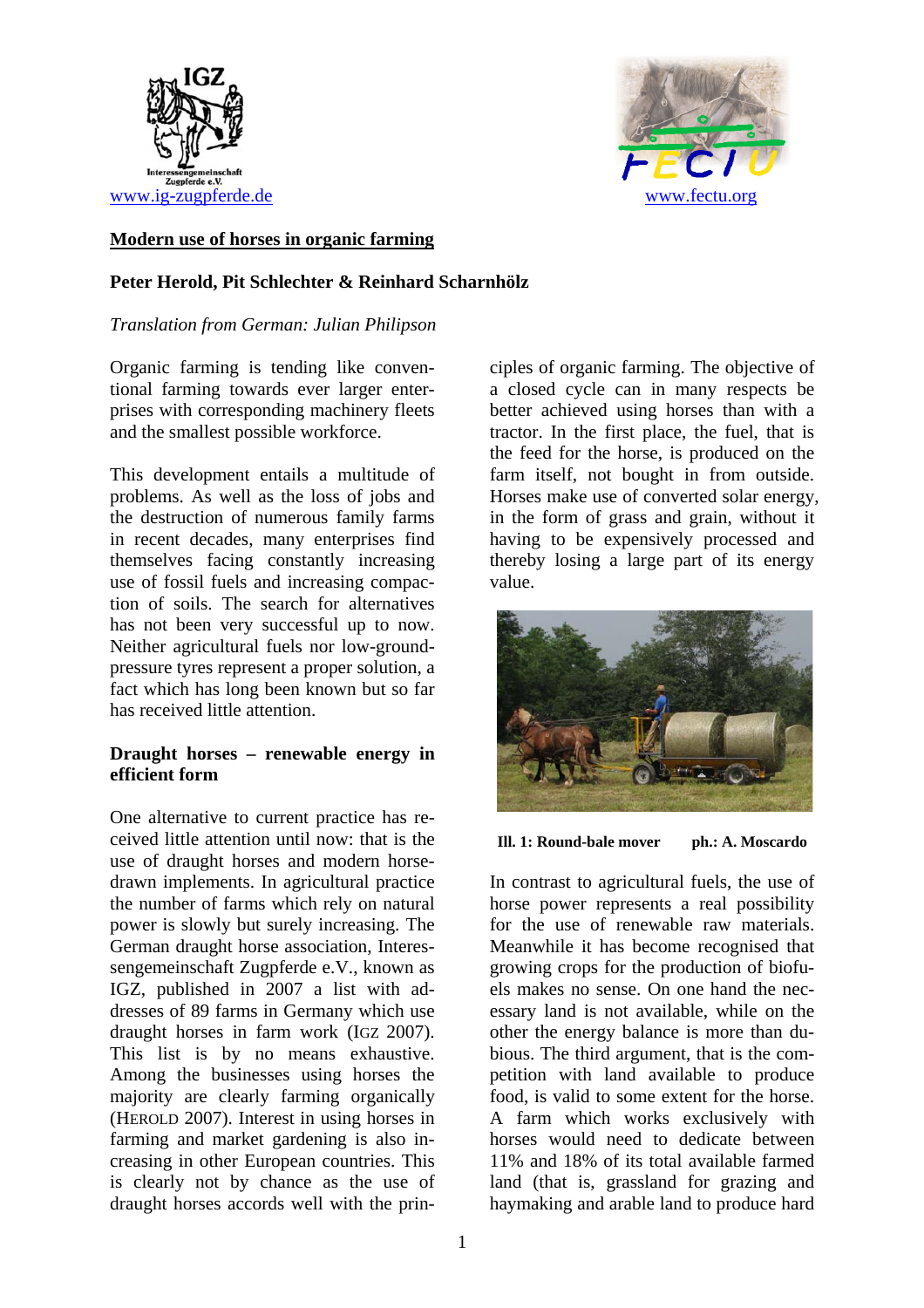feed) to producing feed for horses, dependent on various factors (PINNEY 2003). In addition the horse, having an energy efficiency of about 30% in draught (PEARSON & LAWRENCE 1997), is clearly a more efficient user of energy than the tractor (BOXBERGER et al. 1997). DANGEARD (2005) has calculated that the biodiesel which a 35HP tractor requires in order to work one hour per day throughout the year would require for its production 5 hectares. whereas 1.5 ha of arable or grass land suffices to feed a horse which is used throughout the year for 5 hours per day to achieve the same output. The fact that a farm can be worked with horses with more energy efficiency than with tractors and biofuels has been known for more than 25 years (JACKSON & BENDER 1982). JANSÉN (2000) was able to show that farming with draught horses was based up to 60% on local renewable energy sources while with tractors it was only 9%.

Not only does the energy input derive from the farm itself in the case of the horse but the products of the energy conversion also remain on the farm. Horses produce no gases harmful to the environment but valuable organic manure which contributes greatly to soil fertility and before that can be used in a biodigester plant to produce further energy (SCHROLL 2000).

# **Modern horse technology**

Three distinct ways are available for the use of draught horses in farm work. Firstly, old horse-drawn equipment may be put to use, provided it is in good condition. Difficulties arise in the event of repairs as parts are unobtainable and the repair of cast iron, which is often used in these machines, is not easy.

Anyone who wishes to work effectively and seriously with horses cannot avoid the combination of draught horses with modern machine technology. Two options arise here; either the use of modern machines designed to be horse-drawn (illustration 1

 $& 4$ ), or else the use of so-called forecarts together with implements which have been developed for use with tractors (illustrations 2 & 3).

Both approaches have their advantages and disadvantages. If one wishes to swap between horses and tractors or to work horses in parallel with tractors, one can use a forecart drawn by horses to operate implements which formerly were used with tractors, as long as they are not too big and heavy. In marginal cases used tractor implements of the right size can be bought cheaply from machinery dealers. All that saves money; apart from horses and harness all that is needed is to supply the forecart. Forecarts come in the most varied forms, from single axle models for towing trailers and harrows up to two-axle models with three-point linkage and power takeoff, some driven through the rear wheels, others by an auxiliary motor, so that even high-pressure and round balers, silage wrappers and other machines which require constant PTO power, can be worked with horses (HEROLD et al. 2009). Even using a forecart with an auxiliary motor drawn by horses can save 90% of the energy which would be used for the same operation with a tractor (DEGREIF 2000).



**Ill. 2: Weeder with drill ph.: K. Ohrndorf**

The disadvantages of the forecart are the additional weight which the horse must move and the reduced manoeuvrability due to the increased length of the outfit. More effective are the modern horse-drawn implements which are mostly built in the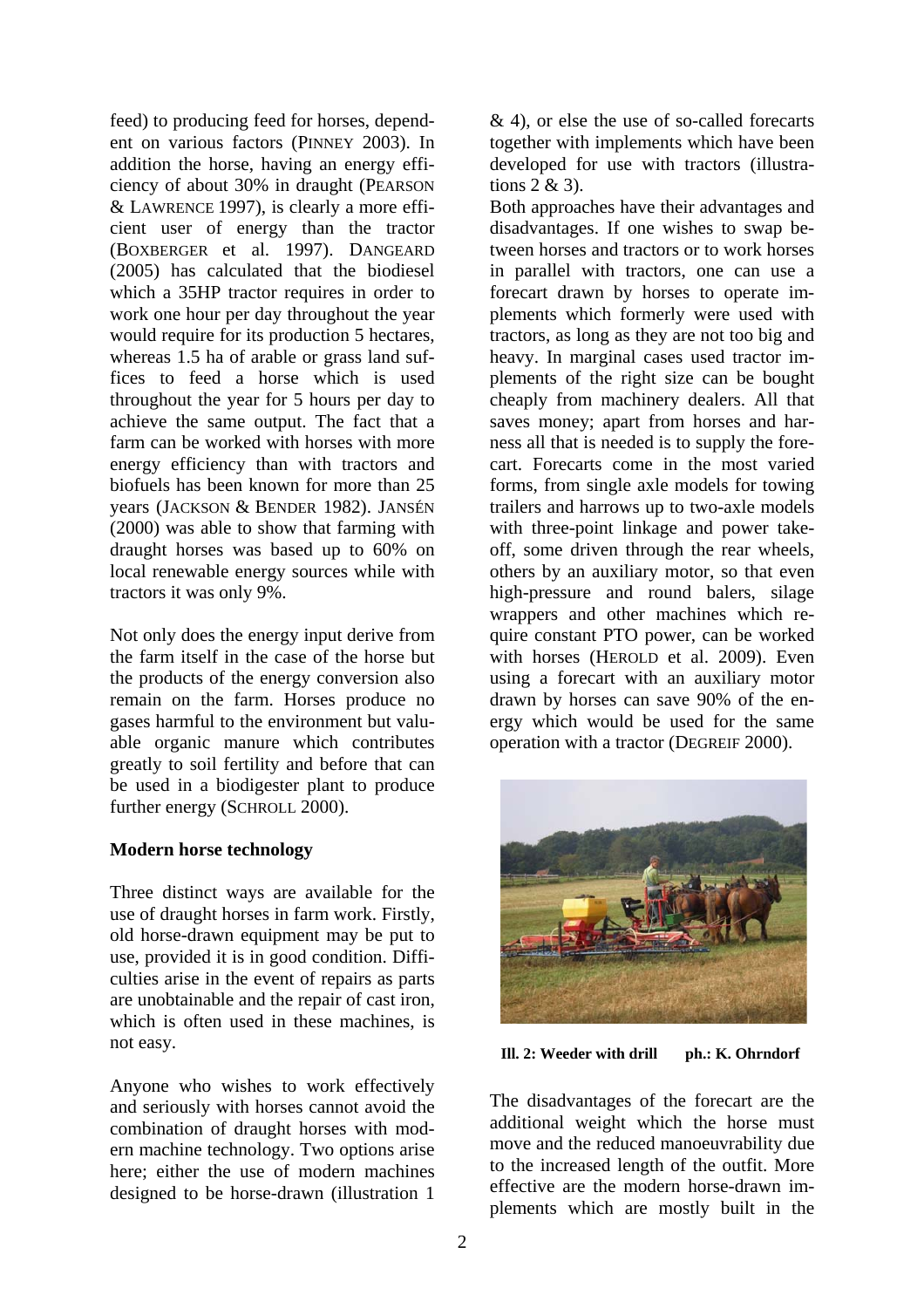USA and are increasingly seen here. Unfortunately one needs a special machine for each application and the price is very high due to transport costs and import duties. At the moment it is not worth developing and building special horse implements in Europe as the market is too small. In the USA, on the other hand, the number of farmers working with horses is increasing, and is thought to be about 200,000 (KENDELL 2003). For this reason there exist all imaginable implements for horse work, from ploughs, muckspreaders and mowers through to silage wrappers (e.g. MOORE 2007).



**Ill. 3: Mowing ph.: G. Weltin** 

#### **Advantages in using draught horses**

The advantages in using draught horses lie not only in energy use, as once thought. For jobs in which the necessary pulling power and the required work rate lie within a range which horses can achieve, then horses are equal or even superior to tractors in terms of work efficiency. An example of this is hoeing row crops (SOUKUP 2008, see illustration 4). In addition, horses can be used singly or in pairs or larger teams, so that only as much energy is used as the job requires (PINNEY 2003).

In general, one advantage of using horses is the significantly lower investment costs, which fall above all on small and medium family farms. Lower costs for the acquisition and maintenance of implements and

machines, lower expenditure on loan repayments, fuel, fertiliser and supplementary feeds, all these secure the future of a family on their farm, which otherwise because of its size would not be viable if horses were replaced by tractors (SIEFFERT 2004). Even under modern conditions it can make economic sense to use draught horses. Only initial concrete data exists to support this, as research into modern horse work is still in its early stages (HEROLD & HEß 2001, 2003). From the USA there is a model for comparison of the efficacy of tractors as against horses, which shows that, under the circumstances studied, use of tractors only begins to make economic sense above an area of about 70ha. (KENDELL 2003, 2005). No similar value has been established at present for European conditions. To achieve this should be a pressing task for farming research, which should also study modern horse technology in its widest terms, as demand for such concrete data is increasingly demanded.

In the prevention of soil compaction horses provide a tried and tested solution. The preferred technique for controlling weeds in organic farming using a tractor requires multiple passes over crops with a reduced working width. This results in worse soil compaction than weed control using sprays which require fewer passes and a much greater working width. It is true that horses can under certain circumstances impose a higher ground pressure than tractor tyres, but the compaction effect is limited to the top few centimetres of the soil profile because of the comparatively lower weight (WYSS 1999). For woodland soils it has been established for more than ten years that horses cause no ecologically damaging compaction (WALKER 1994; VOßBRINK 2005). As far as concerns farm land, there are also clear indications (HEROLD & HEß 2003). Farmers who have changed to horses report unanimously that after about three or four years of the new regime a recovery of the soil can be observed with higher yields as a result (see also STRÜBER 2009). This applies also in viticulture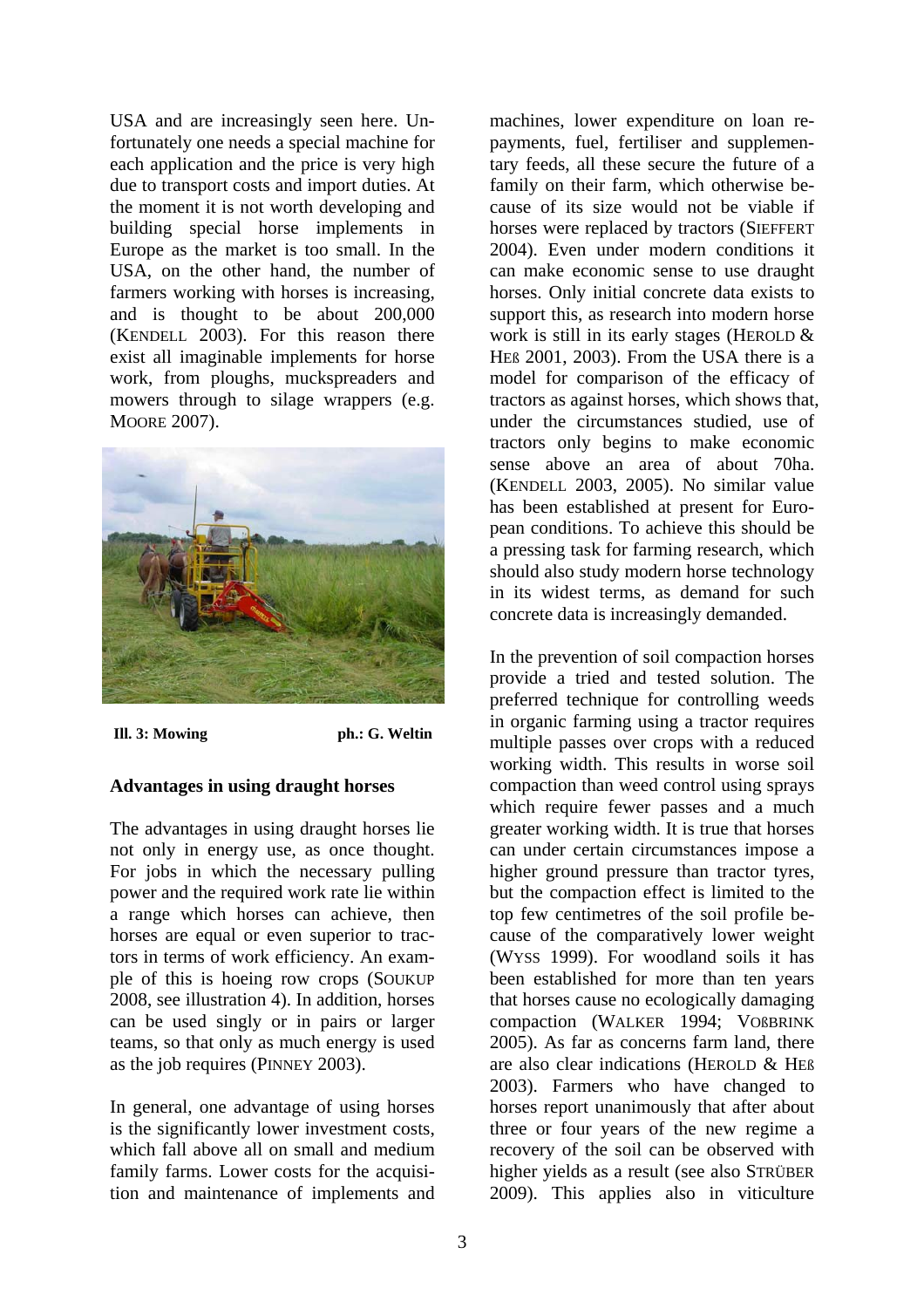(CANNELLE 2002). Young vines growing in a vineyard worked only with horses start to fruit (one to) two years earlier than those growing in soils compacted by tractors. (SCHARNHÖLZ 2009). In contrast, practise shows that low ground pressure tyres are not suitable for preventing compaction (EHLERS 2000), a fact already known for more than 25 years (BOLLING & SÖHNE 1982).

The development of country life through local production and marketing of foodstuffs is one of the objectives which will be linked with the future direction of organic farming. Connected with this is the wish to slow population drift from the country into the cities, or indeed to reverse it. (NIGGLI et al 2008). That will only be possible if local agriculture falls back on methods of production, processing and marketing which produce new and varied jobs in family firms and in small and medium-sized

businesses. It is precisely in such an economic and social context that the use of draught horses can prove its worth. The cost of higher labour input in the production of various foods for the local market on small plots of land would be far outweighed by the massive savings in processing, packing, storage and long-distance transport (see GÜNTHER 2003). In this light, it would definitely pay to end the planned destruction of numberless small farms in Central and Eastern Europe (ROSE 2009), and instead to retain the existing structures, to promote them and to support them by adopting the principles of organic farming.

One fact from the United States can perhaps be helpful to dispel the common scepticism about the use of draught horses: the most successful farmers in the USA are the Amish who use no tractors but work exclusively with horses.



**III. 4: Weed control in market gardening the control in the set of the control in market gardening ph.: C. Becker**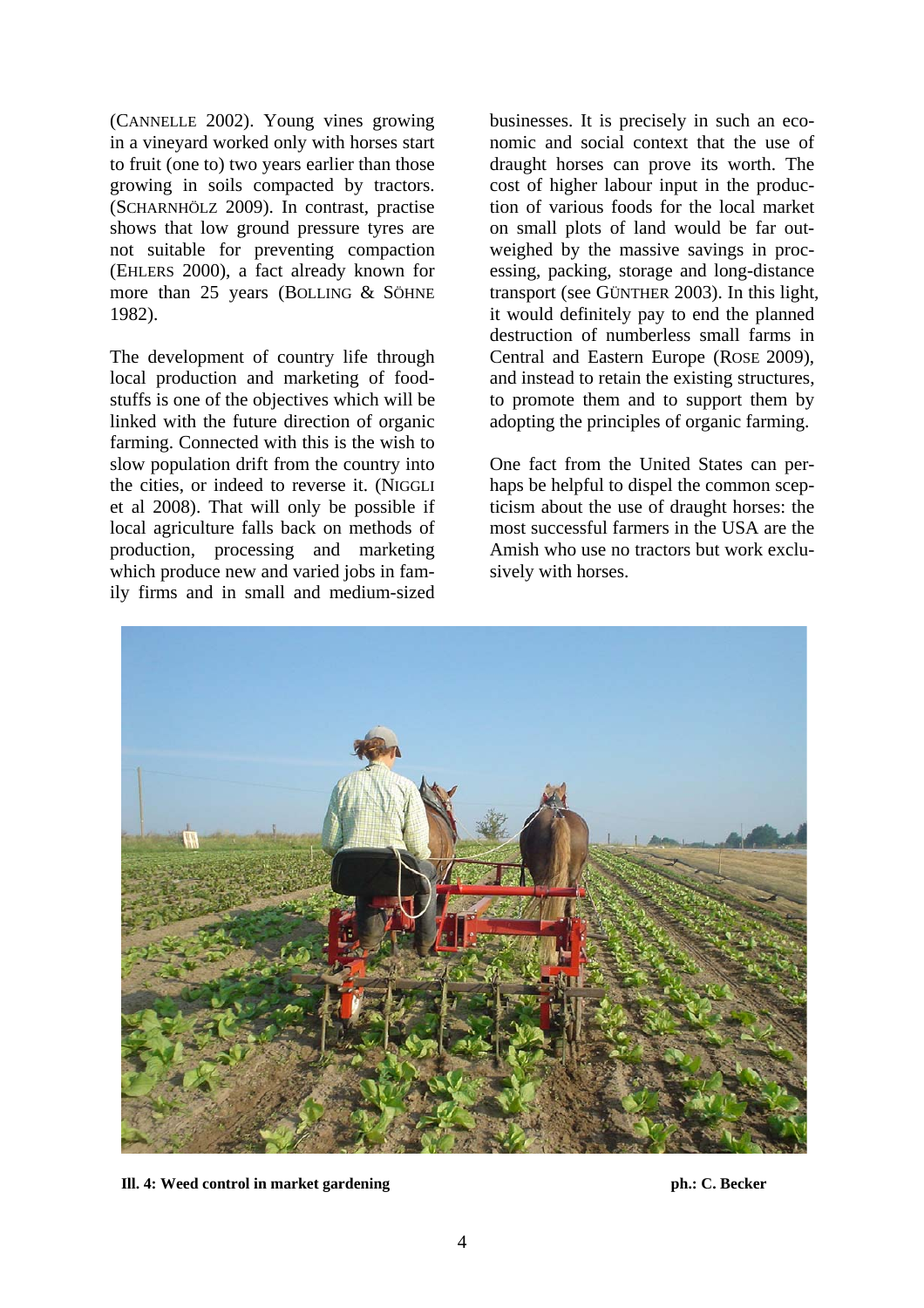## **References:**

- BOLLING, I. & W. SÖHNE (1982): Der Bodendruck schwerer Ackerschlepper und Fahrzeuge. - Landtechnik 37 (2): 54-57
- BOXBERGER, J., R. RAMHARTER & T. LINDENTHAL (1997): Allgemeine Maßstäbe für die Technik im ökologischen Landbau. - Ökologie & Landbau 102: 6-9
- CANNELLE, J.-L. (2002): Une chance à saisir, le cheval vigneron. - Attelages magazine, Hors-Série n°2, Hiver 2002: 76-77
- DANGEARD, B. (2005): Comparaison cheval-tracteur, consommateur d'énergie et énergie récupérable (Manuskript)
- DEGREIF, E. (2000): Auf dem Weg zum energieautarken Betrieb: 150 Hektar mit Pferdebespannung. - Ökologie & Landbau 116: 18-21
- EHLERS, W. (2000): Schwerlast auf dem Ackerboden. - Der Kritische Agrarbericht 2000: 153-158
- GÜNTHER, F. (2003): Sustainability through local self-sufficiency. – in: DOUTHWAITE, R. (ed.): Before the wells run dry – Ireland's transition to renewable energy. - FEASTA; Dublin: 239-257
- HEROLD, P. (2007): Wir stellen vor: Die "Adressenliste Betriebe mit Pferdearbeit in Deutschland". IGZ legt die "Adressenliste Betriebe mit Pferdearbeit in Deutschland" vor. - Starke Pferde 11 (41): 14-1
- HEROLD, P. & J. HEß (2001): Moderne Arbeitspferdetechnik im Ökologischen Landbau – Vergleichende Untersuchung pferde- und schleppergezoge-

ner Mähwerke. – in: REENTS, H. J. (Hrsg.): Von Leit-Bildern zu Leit-Linien. Beiträge zur 6. Wissenschaftstagung zum Ökologischen Landbau; Verlag Dr. Köster; Berlin: 373-376

- HEROLD, P. & J. HEß (2003): Einsatz moderner Arbeitspferdetechnik im Grünlandmanagement – Eine umweltschonende Alternative in Landwirtschaft und Naturschutz. – in: BÜCHS, W. (Hrsg.): Grünlandmanagement nach Umsetzung der Agenda 2000 – Probleme und Perspektiven für Landwirtschaft und Naturschutz. - Mitt. Biol. Bundesanst. Land-Forstwirtsch. 393; Berlin: 76-80
- HEROLD, P., J. JUNG & R. SCHARNHÖLZ (2009): Arbeitspferde im Naturschutz. Beispiele, Einsatzbereiche und Technik. - BfN-Skripten 256; Bonn-Bad Godesberg
- IGZ (2007): Adressenliste Betriebe mit Pferdearbeit in Deutschland. - hrsg.: INTERESSENGEMEINSCHAFT ZUGPFERDE E.V. (IGZ); Urbach
- JACKSON, W. & M. BENDER (1982): Horses or Horsepower?. - Soft Energy Notes, July/August 1982: 70-73 u. 87
- JANSÉN, J. (2000): Agriculture, Energy and Sustainability. Case studies of a local farming community in Sweden. - Doctoral thesis, Swedish University of Agricultural Sciences, Uppsala 2000. - Acta Universitatis Agriculturae Sueciae Agraria 253
- KENDELL, C. (2003): Horse powered traction and tillage - some options and costs for sustainable agriculture, with international applications. - Paper